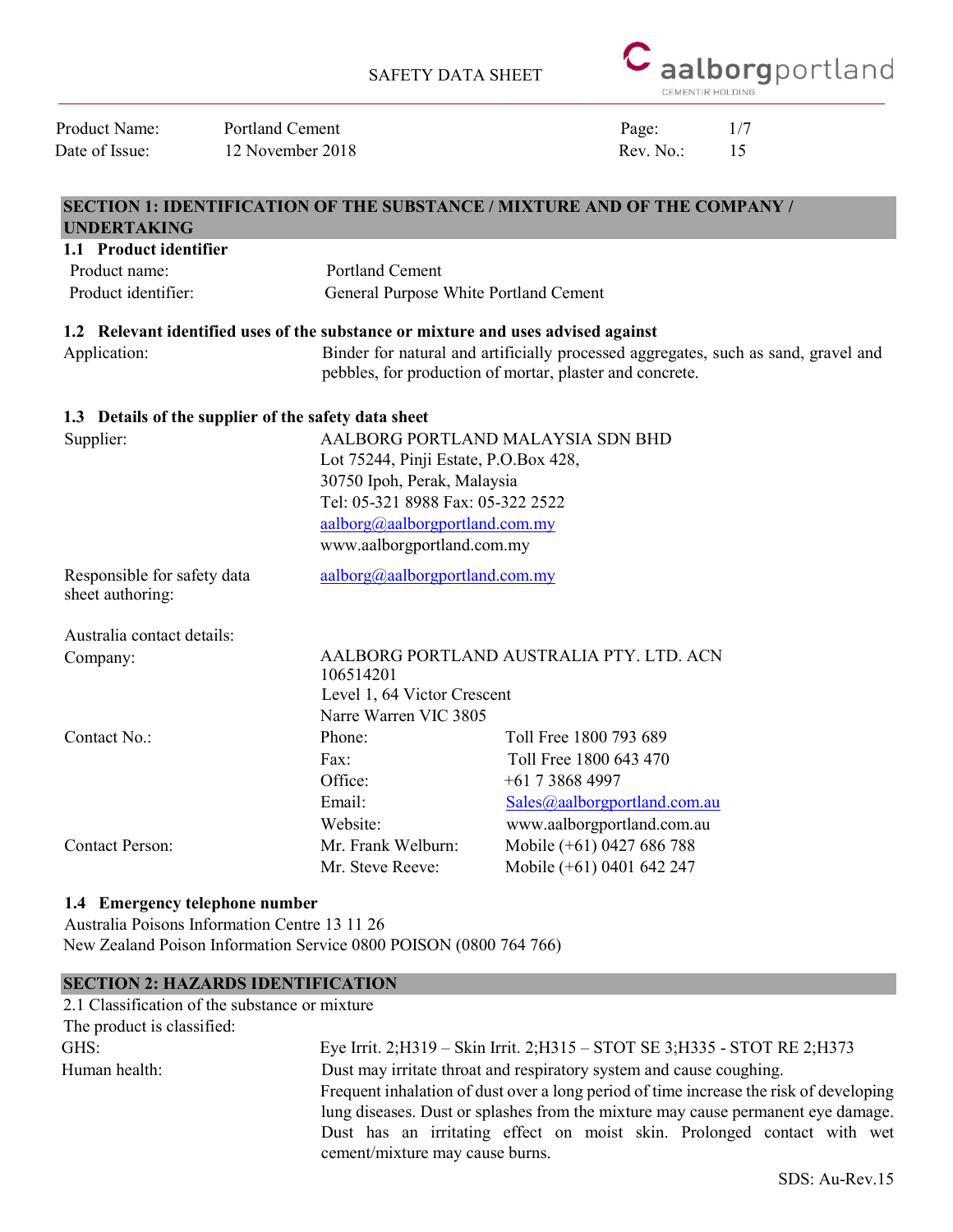

Date of Issue: 12 November 2018 Rev. No.: 15 Product Name: Portland Cement Page: 2/7

Environment: The product is not expected to be hazardous to the environment. In the presence of water the product hardens to a solid mass which is not biodegradable.

## 2.2 Label elements



|                     | <b>DANGER</b>                                                                      |
|---------------------|------------------------------------------------------------------------------------|
| H315                | Causes skin irritation.                                                            |
| H318                | Causes serious eye damage.                                                         |
| H317                | May cause an allergic skin reaction.                                               |
| H335                | May cause respiratory irritation.                                                  |
| P <sub>260</sub>    | Do not breathe dust.                                                               |
| P <sub>280</sub>    | Wear protective gloves, eye and face protection.                                   |
| P305/351/338        | IF IN EYES: Rinse cautiously with water for several minutes. Remove contact        |
|                     | lenses, if present and easy to do. Continue rinsing.                               |
| P302/P352/P333/P313 | IF ON SKIN: Wash with plenty of soap and water. If skin irritation or rash occurs, |
|                     | get medical advice / attention                                                     |
| P313                | Get medical advice/attention.                                                      |
| <b>P501</b>         | Dispose of contents/container in accordance with local regulations                 |
|                     | Contains: Calcium oxide. When mixed with water it will form calcium hydroxide      |
|                     | which has a corrosive effect on skin and eyes.                                     |
|                     |                                                                                    |

#### 2.3 Other hazards

Other hazards Not relevant.

## SECTION 3: COMPOSITION / INFORMATION ON INGREDIENTS

#### 3.1 Mixtures

The product contains: cement

The following substances shall be indicated according to legislation:

GHS:

| $\frac{9}{6}$ : | $CAS-No.$  | EC No.:   | <b>REACH</b>             | Chemical | Hazard                 |        |
|-----------------|------------|-----------|--------------------------|----------|------------------------|--------|
|                 |            |           | $Reg. No.:$              | name:    | classification:        | Notes: |
| 60-100          | 65997-15-1 | 266-043-4 | $\overline{\phantom{a}}$ | Portland | Skin Irrit. 2; H315    |        |
|                 |            |           |                          | Cement   | Eye Irrit. $2$ ; H318  |        |
|                 |            |           |                          |          | Skin Sens.1; H317      |        |
|                 |            |           |                          |          | <b>STOT RE 3; H335</b> |        |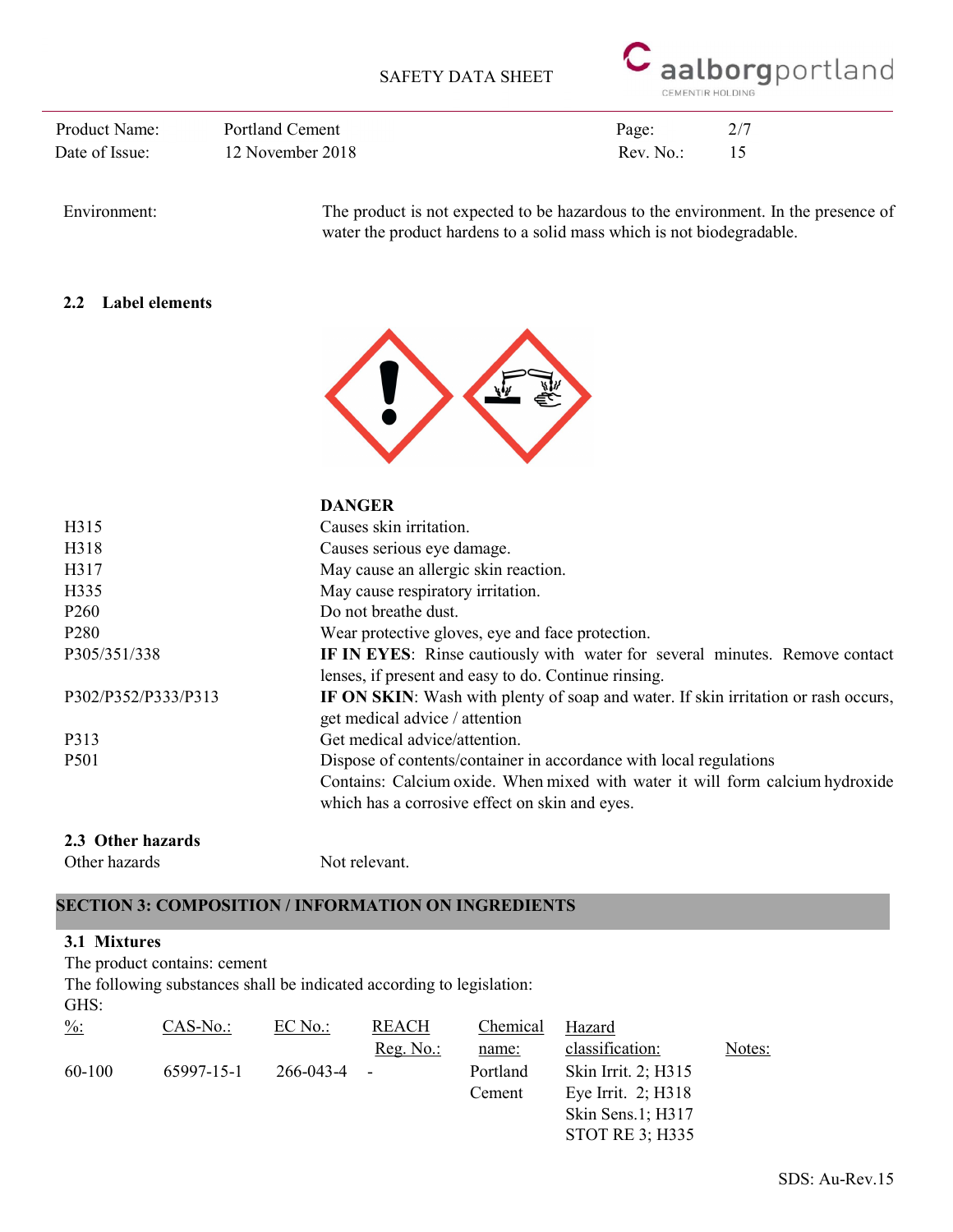

Date of Issue: 12 November 2018 Rev. No.: 15 Product Name: Portland Cement Page: 3/7

SECTION 4: FIRST AID MEASURES

| 4.1 Description of first aid measures |                                                                               |
|---------------------------------------|-------------------------------------------------------------------------------|
| Inhalation:                           | Move injured person into fresh air and keep person calm under observation.    |
|                                       | If uncomfortable: Seek hospital and bring these instructions.                 |
| Skin contact:                         | Remove contaminated clothing immediately and wash skin with soap and water.   |
|                                       | In case of rashes, wounds or other skin disorders: Seek medical attention and |
|                                       | bring along these instructions.                                               |
| Eye contact:                          | Do not rub eye. Immediately flush with plenty of water for up to 15 minutes.  |
|                                       | Remove any contact lenses and open eyelids widely. If irritation persists:    |
|                                       | Continue flushing during transport to hospital. Bring these instructions.     |
| Ingestion:                            | Immediately rinse mouth and drink plenty of water or milk. Keep person under  |
|                                       | observation. Do not induce vomiting. If vomiting occurs, keep head low.       |
|                                       | Transport immediately to hospital and bring along these instructions.         |

## 4.2 Most important symptoms and effects, both acute and delayed

Symptoms/effects: See section 11 for more detailed information on health effects and symptoms.

#### 4.3 Indication of any immediate medical attention and special treatment needed

Medical attention/treatments: Not known.

| <b>SECTION 5: FIREFIGHTING MEASURES</b>                   |                                                                                                                                                                                                                                    |
|-----------------------------------------------------------|------------------------------------------------------------------------------------------------------------------------------------------------------------------------------------------------------------------------------------|
| 5.1 Extinguishing media                                   |                                                                                                                                                                                                                                    |
| Extinguishing media:                                      | Use fire-extinguishing media appropriate for surrounding materials.                                                                                                                                                                |
| 5.2 Special hazards arising from the substance or mixture |                                                                                                                                                                                                                                    |
| Specific hazards:                                         | Water used for fire extinguishing, which has been in contact with the product,<br>may be corrosive.                                                                                                                                |
| 5.3 Advice for firefighters                               |                                                                                                                                                                                                                                    |
| Protective equipment for fire<br>fighters:                | Selection of respiratory protection for fire-fighting: follow the general fire<br>precautions indicated in the workplace.<br>In case of contact with water used for fire extinguishing, use chemical resistant<br>protective suit. |

#### SECTION 6: ACCIDENTAL RELEASE MEASURES

## 6.1 Personal precautions, protective equipment and emergency procedures

Personal precautions: Avoid inhalation of dust. Avoid contact with eyes and prolonged skin contact. Use work methods which minimize dust production.

#### 6.2 Environmental precautions

Environmental precautions: The product should not be dumped in nature but collected and delivered according to agreement with the local authorities.

#### 6.3 Methods and material for containment and cleaning up

Methods for cleaning up: Remove spillage with vacuum cleaner. If not possible, collect spillage with shovel, broom or the like.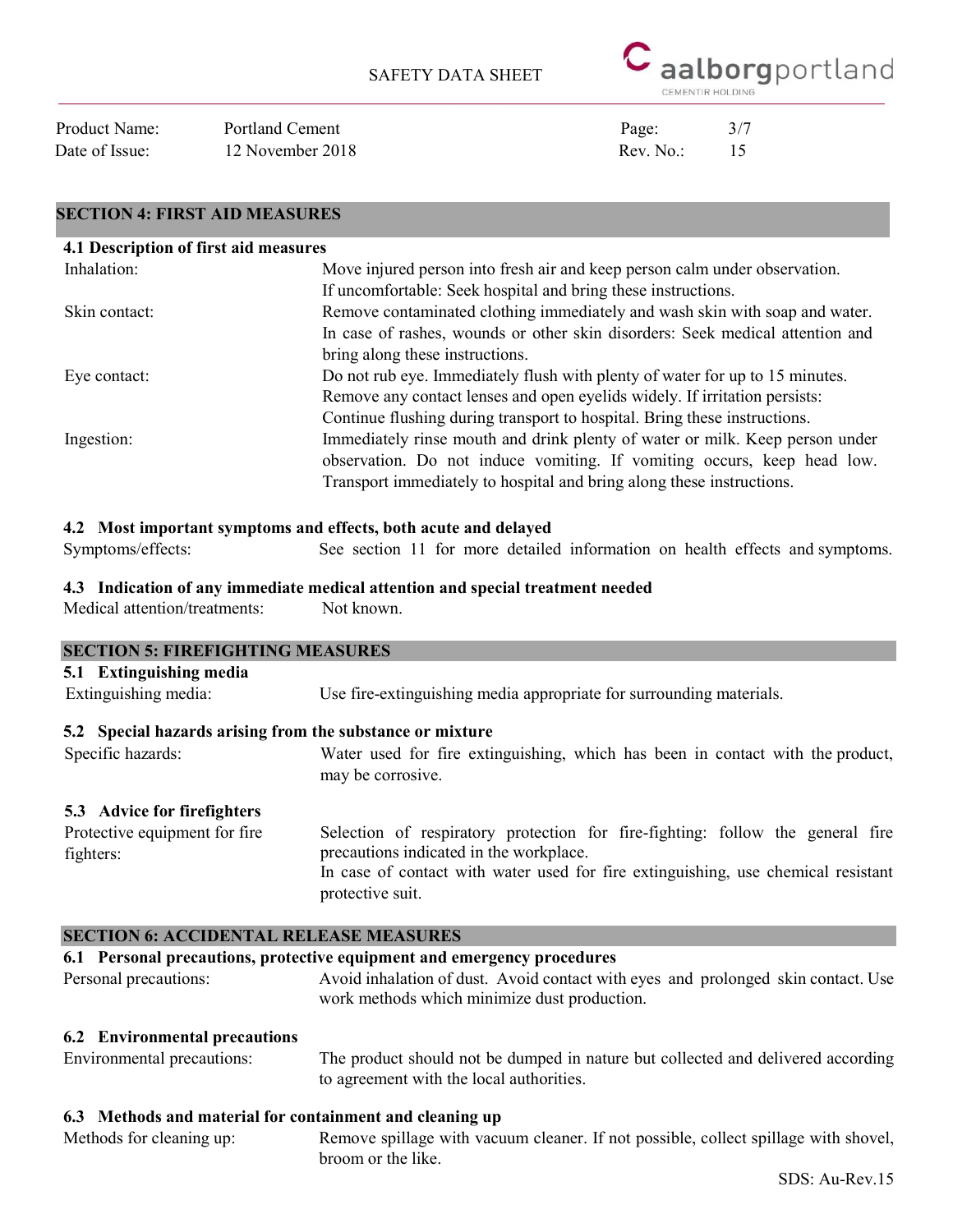

Date of Issue: 12 November 2018 Rev. No.: 15 Product Name: Portland Cement Page: 4/7

## SECTION 7: HANDLING AND STORAGE

| 7.1 Precautions for safe handling                                  |                                                                                                                                                                                             |  |
|--------------------------------------------------------------------|---------------------------------------------------------------------------------------------------------------------------------------------------------------------------------------------|--|
| Safe handling advice:                                              | Observe good chemical hygiene practices. Avoid spreading dust. Avoid inhalation of<br>dust. Avoid contact with eyes and prolonged skin contact.<br>Change contaminated clothing.            |  |
| Technical measures:                                                | Use work methods which minimise dust production.                                                                                                                                            |  |
| Technical precautions:                                             | Mechanical ventilation may be required. Provide easy access to water supply<br>and eye wash facilities.                                                                                     |  |
| 7.2. Conditions for safe storage, including any incompatibilities. |                                                                                                                                                                                             |  |
| Technical measures for safe<br>storage:                            | No special precautions.                                                                                                                                                                     |  |
| Storage conditions:                                                | Store in closed original container in a dry place. Seal opened containers and use up<br>as soon as possible. When stored in humid conditions, the chromate neutralisation<br>will decrease. |  |

Specific use(s): Not relevant.

## SECTION 8: EXPOSURE CONTROLS/PERSONAL PROTECTION

## 8.1. Control parameters

| Occupational exposure limits: |                                                          |                     |            |                          |             |
|-------------------------------|----------------------------------------------------------|---------------------|------------|--------------------------|-------------|
| $CAS-No.$                     | Chemical name:                                           | Exposure limits:    | Type:      | Notes:                   | References: |
| 65997-15-1                    | Portland cement,                                         | $3 \text{ mg/m}^3$  | <b>TWA</b> | $\overline{\phantom{a}}$ | USECHH 2000 |
| 65997-15-1                    | respirable<br>dust<br>Portland cement,<br>inhalable dust | $10 \text{ mg/m}^3$ | <b>TWA</b> | $\blacksquare$           | USECHH 2000 |

## 8.2. Exposure controls

| Engineering measures:                           | Provide adequate ventilation. Observe occupational exposure limits and minimise<br>the risk of inhalation of dust.         |
|-------------------------------------------------|----------------------------------------------------------------------------------------------------------------------------|
| Personal protection:                            | Personal protection equipment should be chosen in discussion with the supplier of<br>the personal protective equipment.    |
| Respiratory equipment:                          | During dust-raising work: Use respiratory equipment with particle filter.                                                  |
| Hand protection:                                | Wear protective gloves. Nitrile gloves are recommended. Other types of gloves can<br>be recommended by the glove supplier. |
| Eye protection:                                 | Wear goggles/face shield.                                                                                                  |
| Skin protection:                                | Wear sp e ci a l protective clothing. Hood o r helmet shall be used in connection<br>with splashing work.                  |
| Hygiene measures:                               | Remove contaminated clothing and wash the skin thoroughly with soap and water<br>after work.                               |
| Environmental Exposure Controls: Not available. |                                                                                                                            |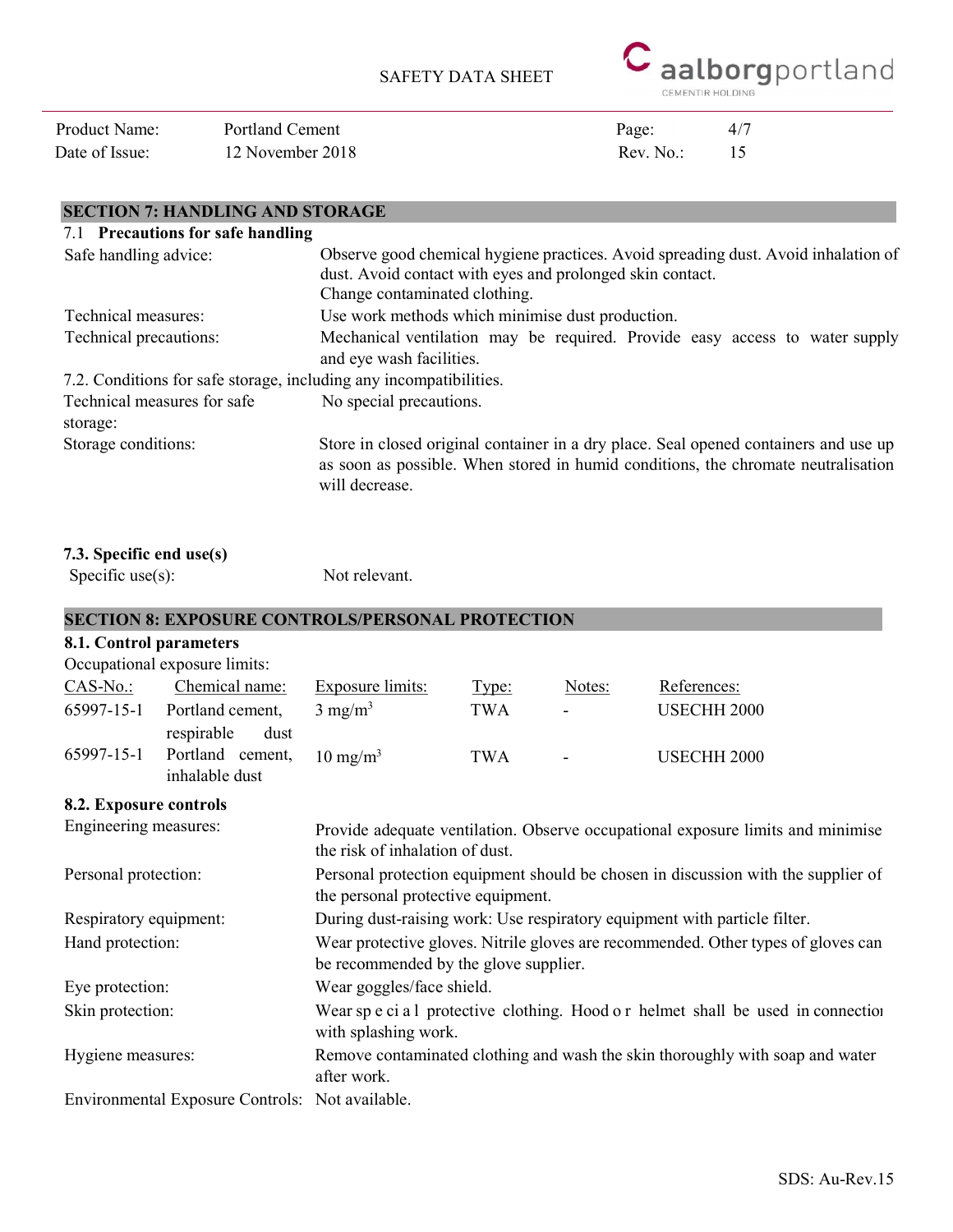

| Product Name:  |  |
|----------------|--|
| Date of Issue: |  |

12 November 2018 Rev. No.: 15 Portland Cement Page: 5/7

## SECTION 9: PHYSICAL AND CHEMICAL PROPERTIES

#### 9.1 Information on basic physical and chemical properties.

| Appearance:              | Cement White                     |
|--------------------------|----------------------------------|
| Odour:                   | Odourless.                       |
| pH:                      | Ready-to-use mixture: approx. 13 |
| Boiling point:           | Not relevant.                    |
| Flash point:             | Not relevant.                    |
| <b>Explosion limits:</b> | Not relevant.                    |
| Relative density:        | Not available.                   |
| Solubility:              | Miscible with water.             |
|                          |                                  |

## 9.2. Other information

Other data: Not relevant.

#### SECTION 10: STABILITY AND REACTIVITY 10.1 Reactivity

 Reactivity: None known.

## 10.2 Chemical stability

Stability: Stable under normal temperature conditions. The content of chromate reducing agent is gradually diminished.

# 10.3 Possibility of hazardous reactions

Hazardous Reactions: None known.

## 10.4 Conditions to avoid

Conditions/materials to avoid: The product will harden into a hard mass in contact with water and moisture.

## 10.5 Incompatible materials

Incompatible materials: Not known.

## 10.6 Hazardous decomposition products

Hazardous decomposition None in particular. products:

| <b>SECTION 11: TOXICOLOGICAL INFORMATION</b>           |                                                                                   |  |  |  |  |
|--------------------------------------------------------|-----------------------------------------------------------------------------------|--|--|--|--|
| 11.1. Information on toxicological effects Inhalation: |                                                                                   |  |  |  |  |
| Inhalation:                                            | Dust may irritate throat and respiratory system and cause coughing.               |  |  |  |  |
| Skin contact:                                          | Dust has an irritating effect on moist skin. Repeated or prolonged contact with   |  |  |  |  |
|                                                        | skin may cause allergic reactions in sensitive individuals.                       |  |  |  |  |
| Eye contact:                                           | Dust or splashes from the mixture may cause permanent eye damage. Immediate       |  |  |  |  |
|                                                        | first aid is necessary.                                                           |  |  |  |  |
| Ingestion:                                             | Not likely, due to the form of the product. Ingestion may cause severe irritation |  |  |  |  |
|                                                        | of the mouth, the esophagus and the gastrointestinal tract.                       |  |  |  |  |
| Specific effects:                                      | Frequent inhalation of dust over a long period of time increases the risk of      |  |  |  |  |
|                                                        | developing lung diseases.                                                         |  |  |  |  |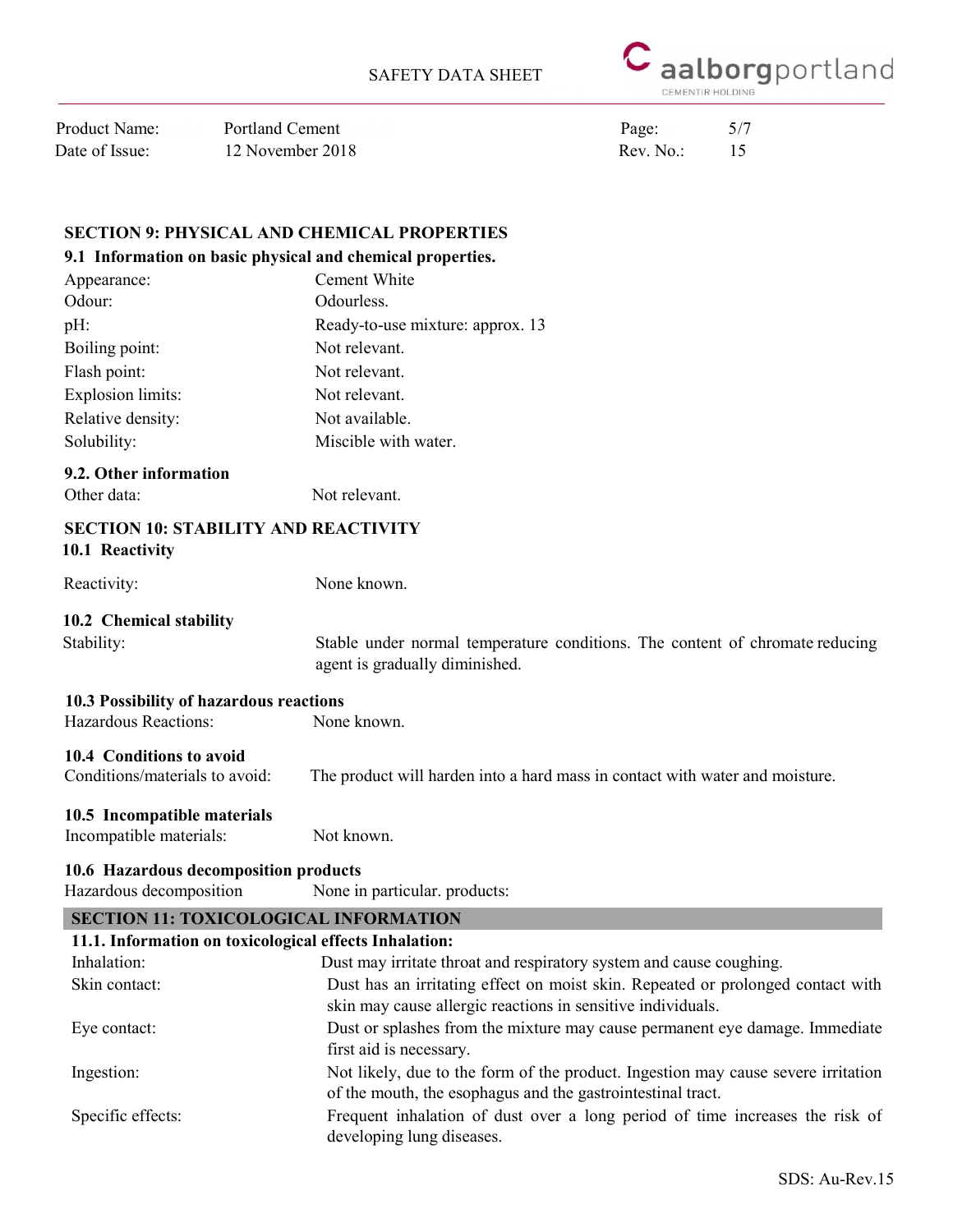

Date of Issue: 12 November 2018 Rev. No.: 15 Product Name: Portland Cement Page: 6/7

## SECTION 12: ECOLOGICAL INFORMATION

12.1. Toxicity

Ecotoxicity: The product is not expected to be hazardous to the environment.

## 12.2. Persistence and degradability

Degradability: The product reacts with water to form a solid insoluble reaction product which is nondegradable, according to information available.

## 12.3. Bioaccumulative potential

Bioaccumulative potential: No data available on bioaccumulation.

12.4. Mobility in soil

Mobility: No data available.

## 12.5. Other adverse effects

Other adverse effects: None known.

## SECTION 13: DISPOSAL CONSIDERATIONS

## 13.1. Waste treatment methods

Dispose of waste and residues in accordance with local authority requirements. Waste is classified as hazardous waste. Note that fully cured material is not considered as hazardous waste.

## SECTION 14: TRANSPORT INFORMATION

The product is not covered by international regulation on the transport of dangerous goods (IMDG, IATA, ADR/RID).

## 14.1. UN number

UN-No: None Allocated.

## 14.2. UN proper shipping name

Proper Shipping Name: None Allocated.

## 14.3. Transport hazard class(es)

Class: None Allocated.

## 14.4. Packing group

PG: None Allocated.